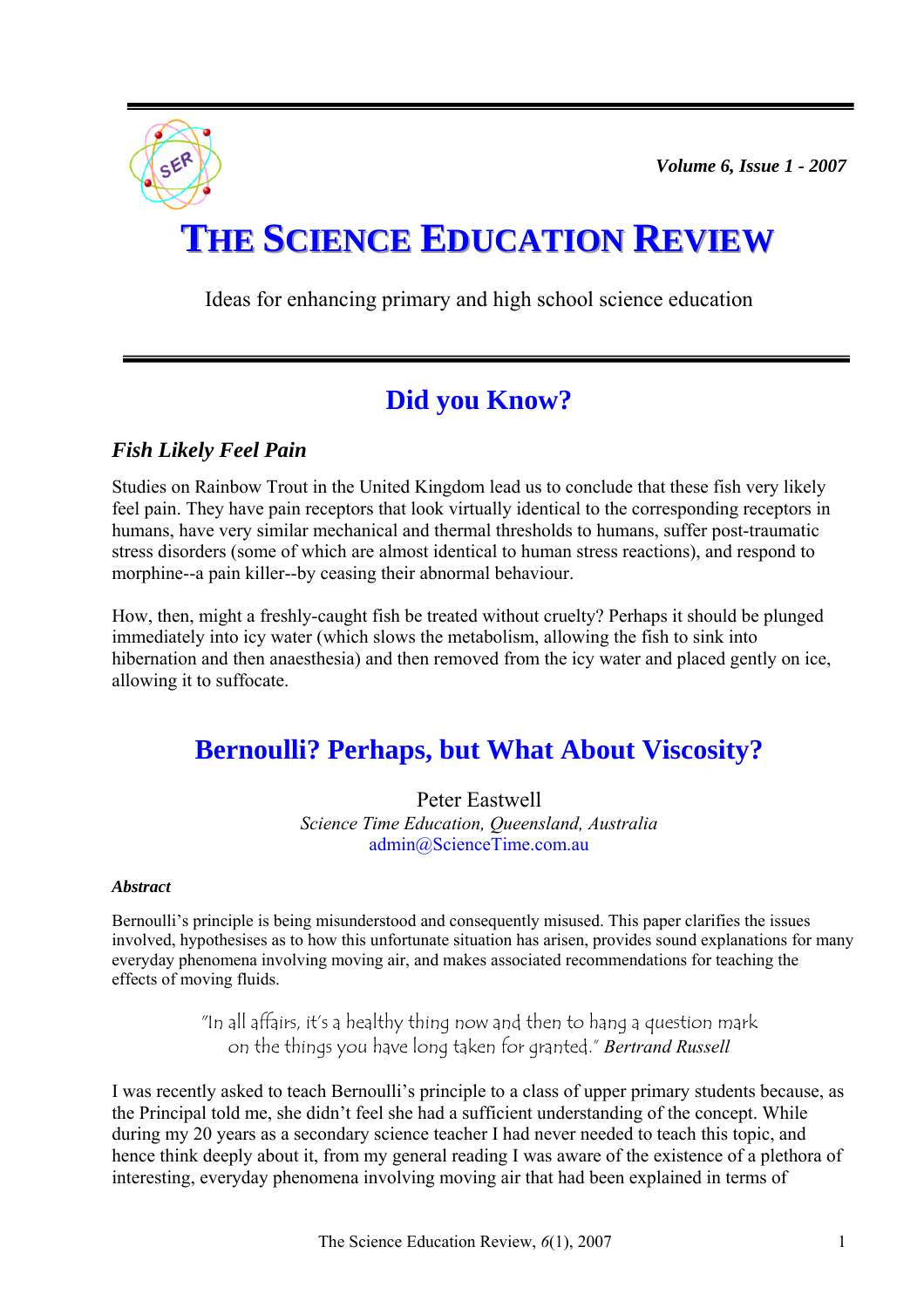Bernoulli. I thought I could probably do a good job of teaching it, readily accepted the invitation, and eagerly began searching for lesson ideas.

However, as I read and questioned, I quickly found my initial eagerness being replaced by confusion and disbelief. I found myself constantly asking "but why should that be so?" and thinking along the lines of "but surely that cannot be the case?" A new form of eagerness dawned; an eagerness to better understand the issues involved. Deeper investigation was needed, but to my great surprise, I found the literature plagued by incorrect physics and misleading logic. In this paper, I share my deliberations.

#### *A Typical Example*

Consider the situation represented in Figure 1, where a strip of paper hanging over a finger adopts a curved shape. When air is blown across the top of the paper, as shown, the part of the curved paper that is free to move will rise. A typical explanation for this observation is that the pressure of the air moving along the top surface of the paper is less than the pressure of the stationary air beneath the paper strip and, as a result, the paper strip experiences a net force upwards; which is fine. Such a pressure difference is commonly justified, on the basis of Bernoulli's Principle, by statements such as "when air sweeps across a surface at high speed the pressure on that surface is lowered" ("Bernoulli Station," 1989, p. 308) or "as the speed of a moving fluid increases, the pressure within the fluid decreases" (Mitchell, n.d., ¶ 1), or it is implied on this basis (e.g., Brusca, 1986b). This reasoning for the pressure difference, found not only in popular writings but also in specialist, peer-reviewed journals (e.g., see also Bauman & Schwaneberg, 1994; Holmes, 1996), is wrong.



*Figure 1.* Blowing air across the top of a curved object.

As I will show, air does not have a reduced lateral pressure (or static pressure, as we will see it can be called) simply because it is caused to move, the static pressure of free air does not decrease as the speed of the air increases, it is misunderstanding Bernoulli's principle to suggest that this is what it tells us, and the behaviour of the curved paper is explained by reasoning other than Bernoulli's principle. Demonstrating how confusing, confused, and just plain wrong the literature can be, we even find Denker (2005b) claiming that blowing across the top of the paper as in Figure 1 won't cause it to rise. I can only presume that Denker either wasn't blowing sufficiently strongly and/or that the paper used was too heavy for the blowing speed used.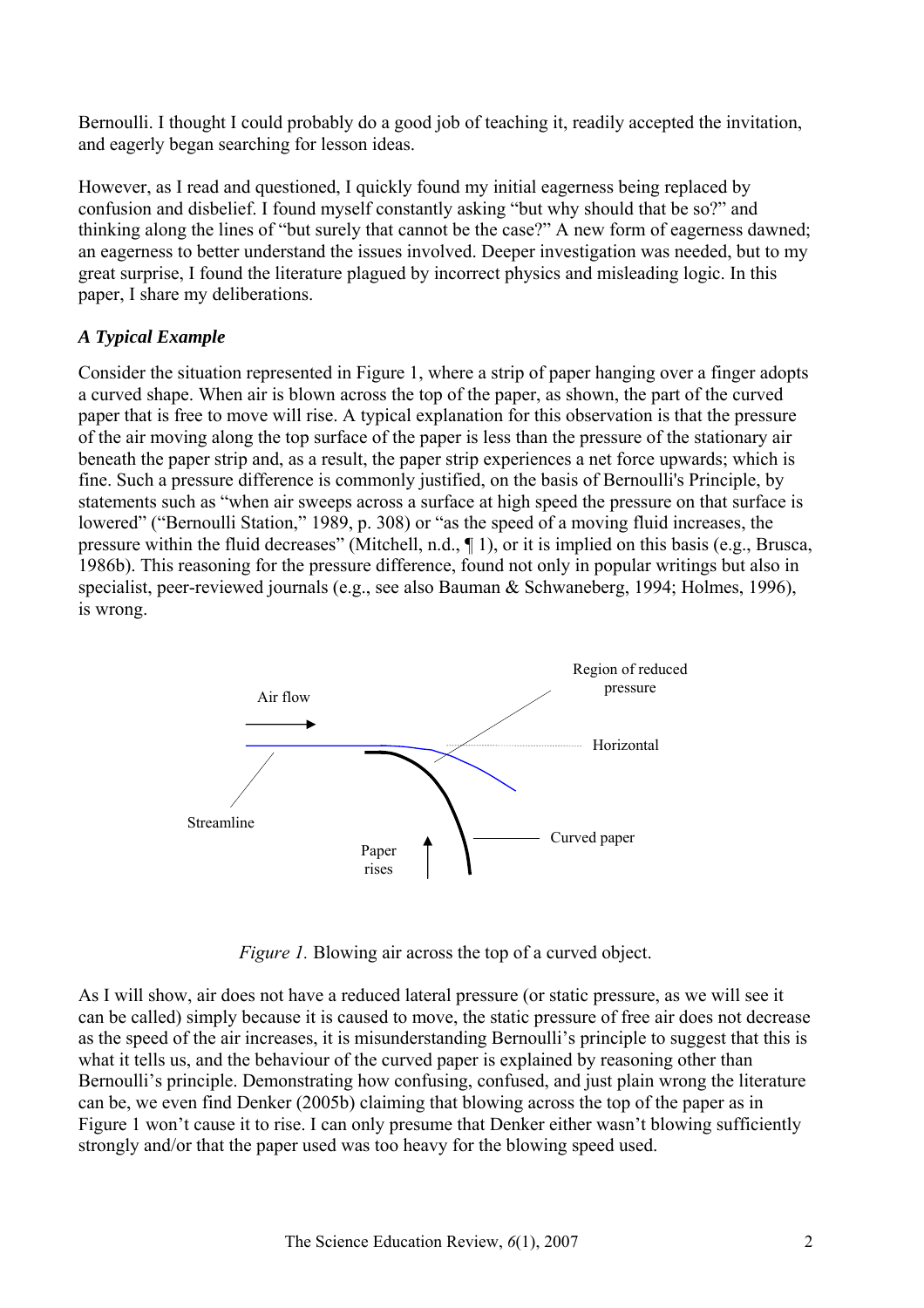#### *Static Pressure and Speed*

Let's use a couple of ways to dispel the myth that the faster air moves along a surface, the less it pushes on that surface. First, Weltner and Ingelman-Sundberg (1999a) show how a sensitive manometer may be readily constructed to investigate this situation experimentally, as shown in Figure 2. The end of the manometer comprises a thin disk with a small hole in it, connected to tubing. When positioned in stationary air, the manometer reads atmospheric pressure. Then, a stream of free air is caused to flow across the surface of the plate, and the manometer used to measure the pressure of the moving air.



*Figure 2.* Using a manometer to measure static pressure.

To clarify, the pressure of moving air can actually be measured in different ways. The static pressure of a stream is the pressure measured by a manometer moving with the flow, and is also the pressure at the surface of a plane parallel to the flow, as in Figure 2. If we were to rotate this manometer plate 90° anticlockwise, so that the air was colliding with the plate surface, we would measure the impact (or ram) pressure, which is different. As an aside, elementary texts generally do not address this difference between static and impact pressure explicitly and therefore miss an opportunity to clarify what is a common source of confusion (Martin, 1983). It is static pressure that interests us here, and when this experiment is performed, Weltner and Ingelman-Sundberg (1999a) assure us that the static pressure of the moving air is always atmospheric pressure, regardless of the speed of the moving air.

Babinsky (2003) suggests that this result may be demonstrated by holding a strip of paper so that it hangs straight and vertically downwards, blowing air vertically downwards along one side of the paper, and noting that the paper does not move. However, I doubt that this is a valid test, as any tendency of the paper to bend towards the air stream would result in the paper experiencing some direct impact from the moving air (i.e., an effect due to impact pressure), hence changing the situation that is trying to be studied (i.e., changes in static pressure only).

This result also makes sense theoretically. Since perpendicular vectors are independent, any net force that changes the motion of air particles in one direction (e.g., speeds up the air) will have no effect on the speed of these particles in a perpendicular direction.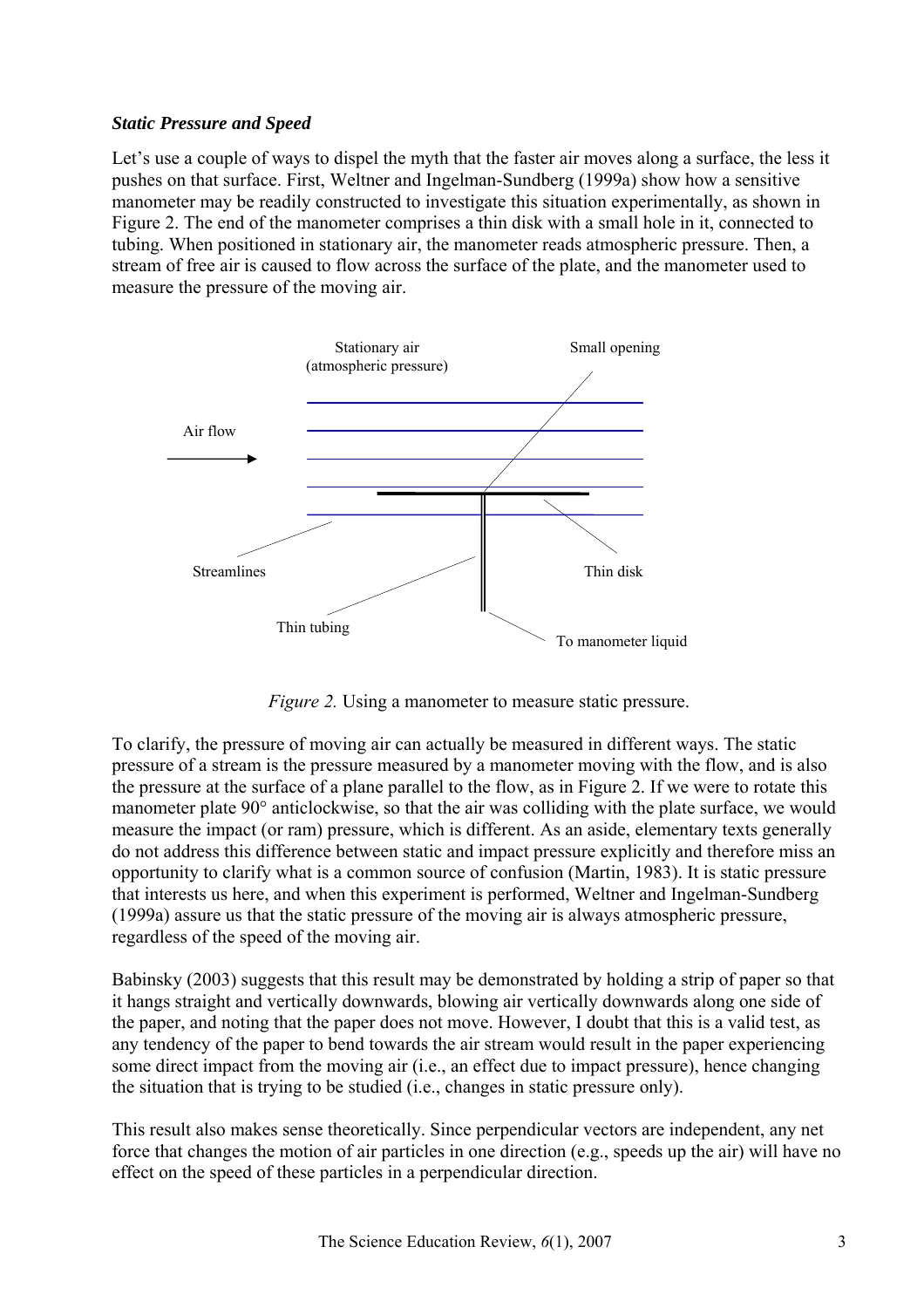Those trying to justify the incorrect notion that free moving air does have reduced static pressure have therefore set themselves quite a challenge. The only way to explain something that is false is to use false reasoning, as in the following examples. One finds the argument that, when air is caused to move in one direction, the particles are somehow so occupied with moving in that direction that they now no longer have time to push as hard laterally (e.g., Niven, 1999). This idea might be intuitive to some, but it has no basis in science.

Mitchell (2003) uses the analogy of moving children. A room full of children (representing air particles) running around and colliding quite forcefully, with both one another and the walls, represents a high pressure situation. However, when these same children are asked to run down a hallway (simulating the movement of bulk air), the collisions are much more gentle (i.e., the pressure is lower.) This analogy is invalid, because the students running down the hallway have lost their lateral motion, which air particles do not after bulk air begins to move. The twists, turns, evasions, and incorrect physics in Brusca's responses (Brusca, 1986a, 1987) to readers' criticisms of the content of his earlier article (Brusca, 1986b) demonstrate just how tenacious we can be, though, in "hanging on" to wrong ideas.

#### *Bernoulli's Principle*

To distinguish between situations in which Bernoulli's principle does, and does not, provide a suitable explanation for everyday phenomena involving moving air, let us first revise what Bernoulli's principle tells us. Consider Figure 3, which represents fluid moving along streamlines in a horizontal tube of varying cross-sectional area. The flow needs to be steady, nonviscous, and incompressible. (It also needs to be irrotational, but this need not concern us for present purposes.) Steady flow means that, at any particular point in the stream, the velocity of passing fluid does not change with time. Viscosity in fluid motion is analogous to friction in the motion of solids, where tangential forces between layers of fluid in relative motion results in dissipation of mechanical energy.



*Figure 3.* Fluid moving through a tube of changing cross-sectional area.

For continuity of flow, as the fluid moves from left to right in Figure 3 it must speed up, because the same volume of fluid needs to move through a smaller cross-sectional area per unit time.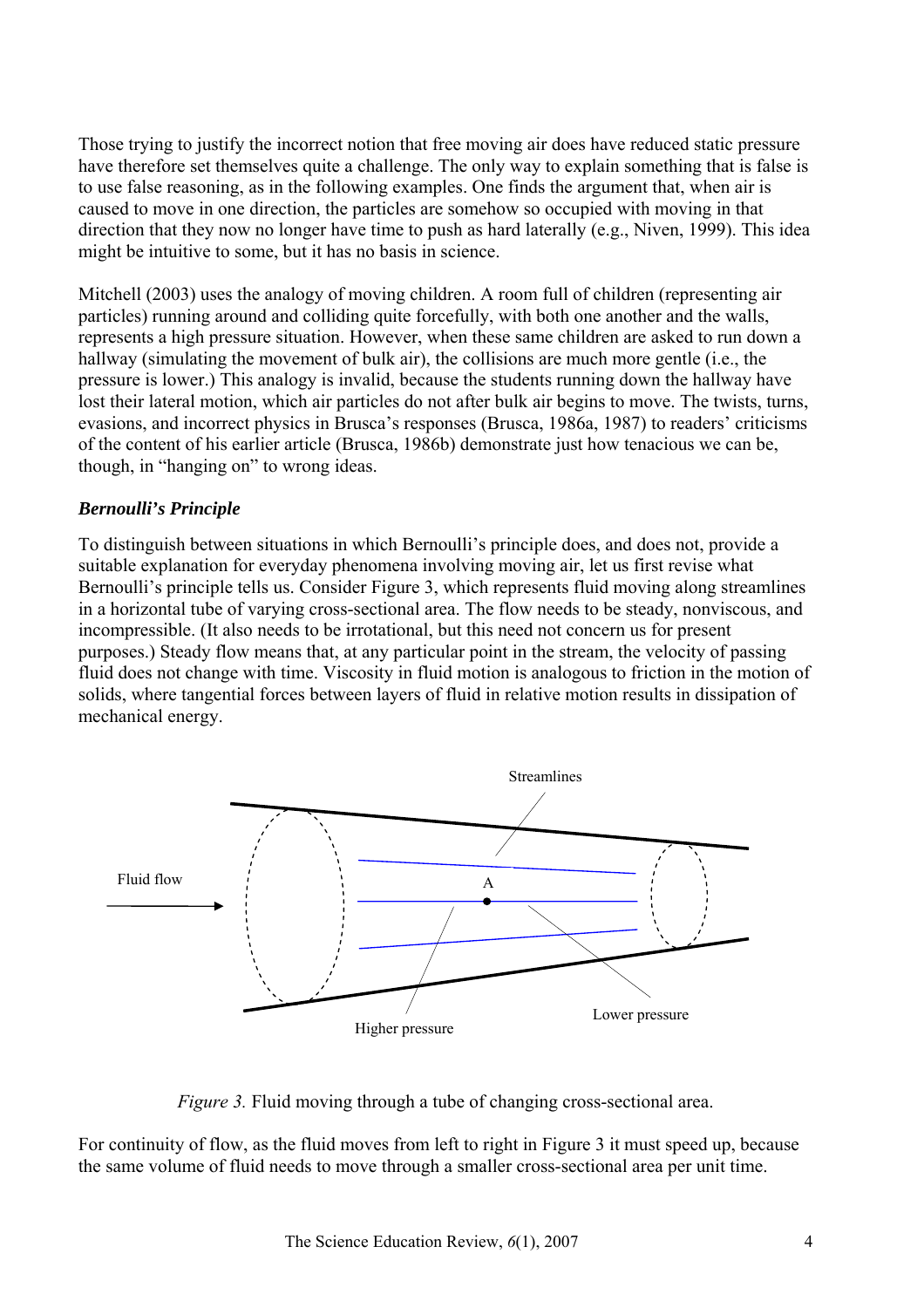Take, for example, a small volume of fluid at point A. What is causing this volume to speed up to the right? There must be a net force to the right, and this force is provided by a static pressure differential in the fluid; that is, the pressure just to the left of A must be higher than the pressure just to the right of it. So, if the pressure drops along a streamline, the speed of the flow increases. The reverse is also true (i.e., the faster moving fluid will have a lower static pressure), but the former seems a preferred statement because it expresses cause and effect, and the widespread use of the reverse form has probably been a source of so much misunderstanding. So, pressure gradients cause fluids to accelerate. Note also that, in Figure 3, more closely spaced streamlines indicate lower static pressure and higher fluid speed.

Bernoulli's principle can also be considered an expression of the law of conservation of energy. With no energy being added to, or taken from, the fluid by an external influence, Bernoulli's principle is concerned with internal relationships in a fluid. The sum of the kinetic energy (represented by the speed of the fluid) and potential energy (as represented by pressure) remains constant. Any decrease in static pressure must be associated with an increase in kinetic energy (and vice versa). (Note that for present purposes, by restricting the discussion to horizontal fluid flow, we can omit a consideration of any changes in the gravitational potential energy of a fluid.)

In everyday contexts, Bernoulli phenomena typically involve fluids moving into a constriction, as in Figure 3. For example, squeeze a flexible hose from opposite sides and release it. Provided the flow is sufficiently strong, the constriction will remain, even if the hose would normally spring back to its normal shape, because atmospheric pressure outside the hose is greater than the reduced static pressure of the fluid through the constriction. Other applications of Bernoulli's principle are the Venturi, Pitot tube, carburettor, jet pump, foam firefighting nozzles and extinguishers, blowing through a funnel containing a ping-pong ball and finding that the ball is not forced from the funnel, blowing through the hole in a cotton reel with a flat card across the opposite edge and observing that the card "sticks" to the reel, and noting how two rowing boats moving parallel to one another in the same direction are pushed towards one another. I experience a similar effect on the highway when my vehicle towing a horse float is being overtaken by a large truck with closed sides, as the air in front of us is forced to move through the narrow space between the vehicles and my unit is pushed towards the truck!

#### *Entrainment*

Returning to the situation of Figure 1, one may now ask how applicable Bernoulli's principle is in explaining the observed behaviour. The flowing air may be considered incompressible because, unless air speed is near, or above, the speed of sound, the density of moving air changes very little with speed (Bauman & Schwaneberg, 1994; Denker, 2005a; Resnick & Halliday, 1966). However, this is about as far as the similarities between the situations in Figures 1 and 3 goes.

In Figure 1, the effect of viscosity is important. In a gas like air, viscosity is caused practically entirely by collisions between the air particles (rather than the attraction between them due to Van der Waals forces, which can be ignored) (Field, n.d.). On the far side of the paper (relative to the person blowing the air), the stream of air will sweep away air from the adjacent still air, giving rise to the region of reduced pressure shown. Friction is said to entrain the adjacent air, in a process known as entrainment, and two things follow. Because the pressure of air below the curved paper is greater than the pressure just above it, the paper will be pushed upwards. Similarly, the air particles moving along the streamline shown will be pushed downwards (i.e., the streamline will be deflected downwards), because the static pressure in the air stream above the streamline will be greater than the pressure in the depleted region below it. (Note that while, for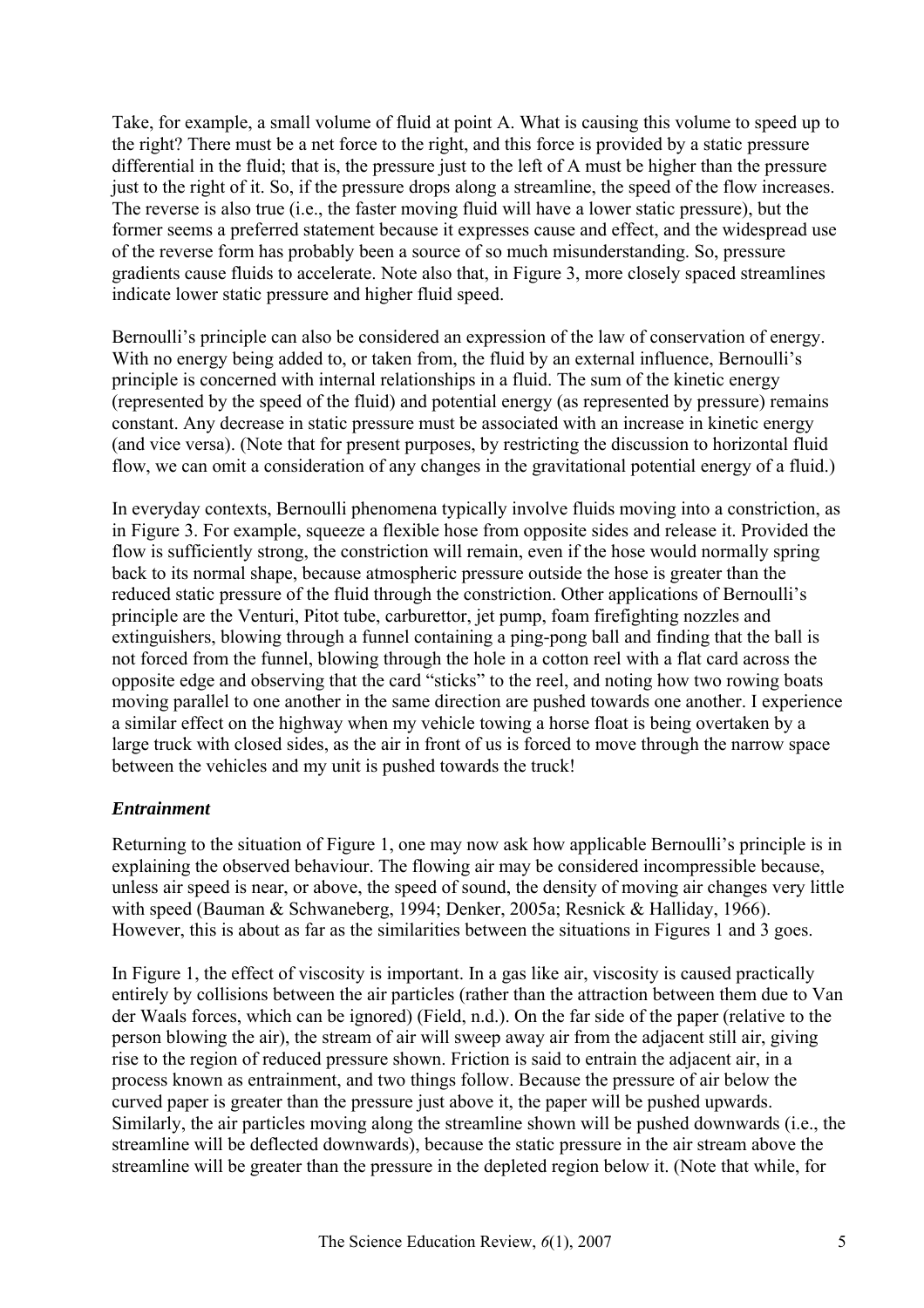clarity, a lower streamline only has been drawn in Figure 1, further streamlines could be drawn above it.)

An explanation based on Bernoulli's principle is not applicable to this situation, because this principle has nothing to say about the interaction of air masses having different speeds (i.e., viscous flow, which results in turbulence, where the velocity of passing fluid at any particular point in the stream varies with time). Also, while Bernoulli's principle allows us to compare fluid speeds and pressures along a single streamline and, as we will do later when the behaviour of aerofoils is considered, along two different streamlines that originate under identical fluid conditions, using Bernoulli's principle to compare the air above and below the curved paper in Figure 1 is nonsensical; in this case, there aren't any streamlines at all below the paper!

So, when moving air interacts with an object, such as a curved plane, viscosity causes regions of differing pressures to result, and this concept can be used to explain many other everyday phenomena that include the following:

- Watch a paper tunnel collapse when air is blown through the tunnel.
- Use a straw to blow air near a candle flame and observe the flame bend towards the airstream.
- Hold a strip of paper so it hangs straight and vertically downwards, use a straw to blow air vertically downwards a little distance away from the strip, and note that this time the paper does move towards the moving air.
- Blow across touching pages in a book to separate them.
- Be frustrated, while driving, by how readily a piece of paper lying near an open window will "fly" out the window. (Similarly, it is important that the hole in the thin disk forming the end of the manometer in Figure 1 is not too large.)
- Notice the upward movement of an umbrella in strong wind.
- Suspend a ping-pong ball or beach ball in a stream of air, or levitate an M&M above your mouth.
- Demonstrate the operation of an evaporator by standing a short length of straw in a liquid, use another straw to blow across the opening of the short straw, and watch the liquid rise in this straw.

Ever been irritated, when showering, by the shower curtain continually moving in towards you? It was an issue that had been "in the back of my mind" for many years, due to the fact that it kept "popping up" in the literature from time to time, albeit each time accompanied by what I now think was a partial treatment only of the variables involved; which probably explains why it kept popping up. Until recently, though, I had never been in a position to investigate experimentally. While travelling in a remote location, the fuel pump in my car ceased to function and I found myself taking unscheduled accommodation while I waited for a new pump to arrive. I wasn't too pleased about having my return to home delayed in this way, though, until I saw the shower provided; this investigator's dream! The set-up allowed for the effect of the variables that interested me to be investigated, because I could change the distance between the showerhead and the curtain (which is usually not possible in showers), the height of the curtain from the floor (the curtain needs to be free to swing), and the temperature of the water. In accord with the above description of the entrainment of air, cold water streaming a moderate distance from the curtain caused the curtain to move inwards. Also, as expected, having the stream beside, or too far away (i.e., too far away to have any influence at all) from the curtain produced no such movement. Then, with the water again flowing a moderate distance from the curtain and the curtain swinging inwards, I changed to hot water and noticed an even greater inward deflection of the curtain. This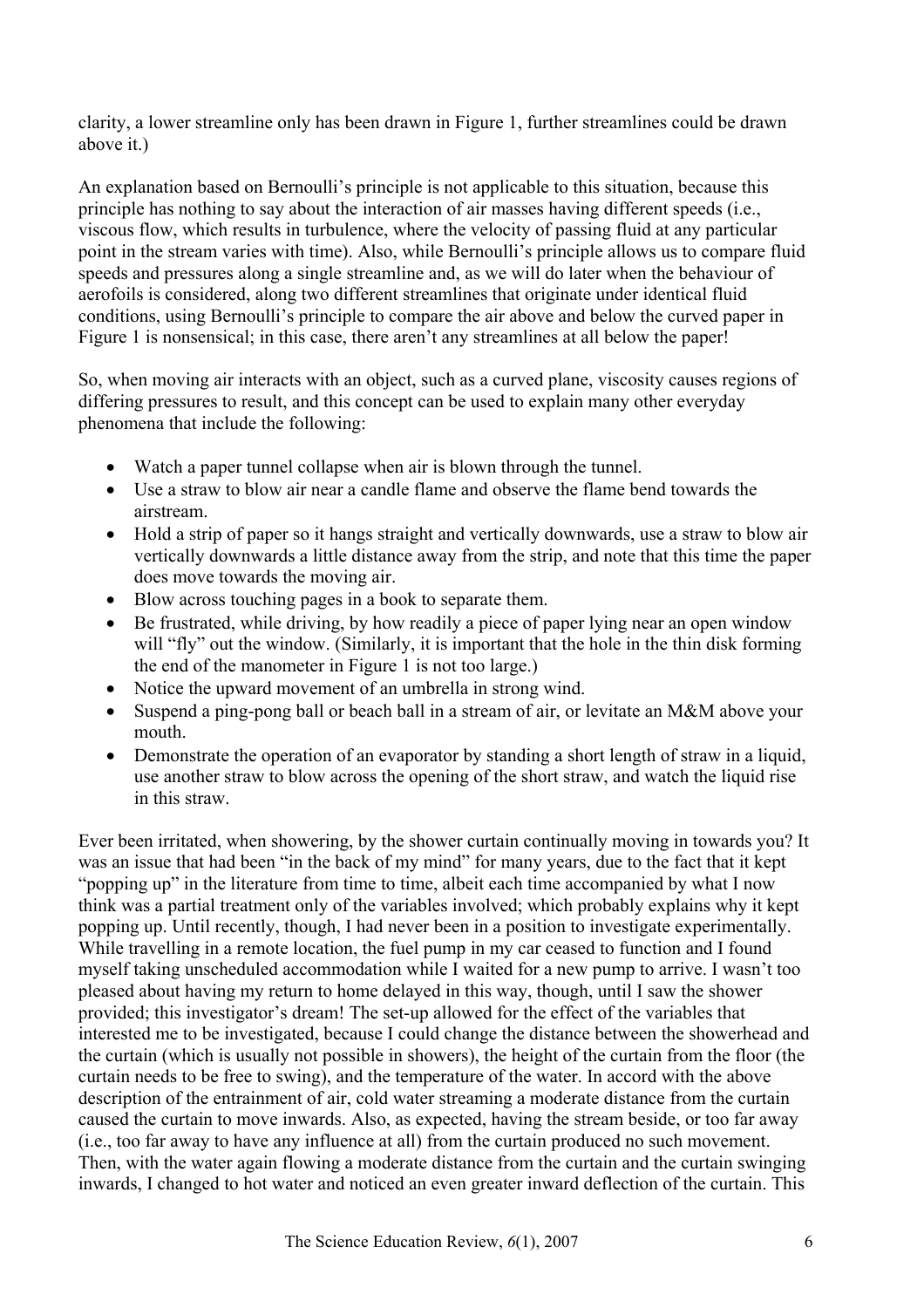additional effect appears to be due to convection of the air, with the air in the shower space being heated by the water, having its density decreased, and hence rising as cold air enters from outside below the bottom of the curtain. Bartlett (1996) reported observing an effect using hot water but not with cold, so I can only conclude that he didn't have the cold stream from the showerhead at an appropriate distance from the curtain.

#### *The Coanda Effect*

Let us return to Figure 1 and modify the situation slightly by replacing the curved paper strip with a curved object that cannot straighten, such as the outside surface of a standing, plastic soft drink bottle, now viewed from above. The moving air will again be deflected and begin to follow the surface of the bottle (later separating from it with increasing turbulence). The bottle will also experience a net force in the opposite direction and, if it is resting on a slippery surface, might begin to slide. However, if the surface is not so abruptly curved, as in the case of an aerofoil, the moving air does not separate from the surface, thereby following the geometrical shape of the surface. This tendency of a fluid to follow the shape of an obstacle, as a result of entrainment, is called the Coanda effect.

The bending of air around an object in this way is readily observed by hanging a narrow strip of paper out-of-sight behind the edge of a standing, plastic soft drink bottle, using a straw to blow air across the edge of the bottle, and observing the paper strip behind the bottle move. Curiously, neither entrainment nor the Coanda effect, concepts critical to an understanding of so many everyday phenomena, are typically found in the common literature dealing with the subject. It appears that, compared with Henri-Marie Coanda (1885-1972), Daniel Bernoulli (1700-1782) has benefited from a far better "publicity machine"! Also, the commonly used demonstration of the Coanda effect, in which a stream of water falling vertically from a tap is observed to bend along the surface of a curved spoon (e.g., Raskin, 2005) is inappropriate, because the forces of adhesion between the water particles and the spoon are responsible for the deflection in this situation.

Now that we understand why blowing air beside a standing plastic bottle can make it move, let's go one step further and stand two such bottles side-by-side and blow air through the constriction between them. Depending upon how slippery the surface upon which the bottles are standing is, the bottles will either slide or topple towards one another. However, far less blowing effort is required to get bottle movement when two bottles are so used rather than one only. With two bottles, both entrainment and Bernoulli's principle appear to be at work simultaneously, so rather than providing alternative explanations for the two-bottle situation, as suggested by Swartz (2003) in relation to an analogous situation using bowling balls, these two effects reinforce one another. For this reason, it is also not only easy to lose paper out the window of a moving car, but even easier when a large, closed-sided truck is overtaking at the same time.

#### *The Aerofoil*

*How it works.* Returning to Figure 1, let's give the curved object a more gentle curvature (to ensure no flow separation) and consider it to represent an aerofoil, thereby requiring us to also have air flowing, from left to right, under the aerofoil. This air moving below the aerofoil will effectively collide with the underside surface, pushing the aerofoil upwards, and there is no other option for the moving air itself than to be deflected downwards. Previously, we have understood how the air moving over the top of the aerofoil has the same effect; that is, causing the aerofoil to rise with the air being deflected downwards. Combine these two reinforcing effects and we have an explanation for the lift of an aerofoil.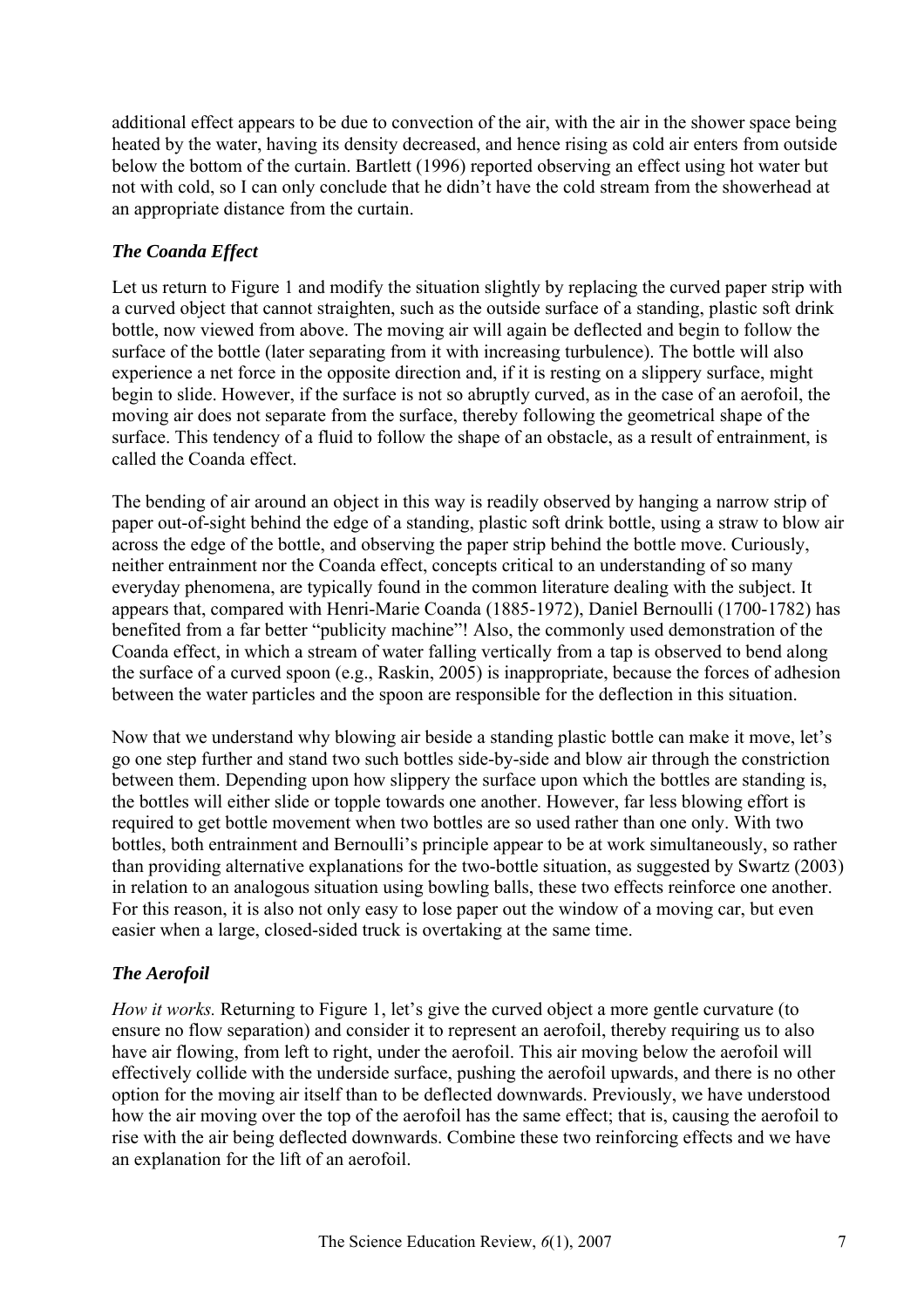The fact that the aerofoil of Figure 1 is a very thin one should not be of concern, because thin aerofoils work just fine, as demonstrated by the flight of birds and the effectiveness of the thin, cloth membranes used for sails on boats. In practice, for structural strength the wings of an aircraft do need a wider cross section, as shown in Figure 4, which also depicts the general pattern of streamlines around a typical aerofoil. However, the general principles explaining lift remain the same as for a thin aerofoil, also applying to things like rudders, propellers, oars, and helicopter blades.



*Figure 4.* General pattern of streamlines around an aerofoil.

I find the foregoing explanation for aerofoil lift satisfying, because it reasons from first principles. In other words, if something changes its motion, I like to know what is doing the pushing and/or pulling, and how it is doing it, and that is what has been provided. At the same time, there are other more abstract ways to describe aerodynamic lift, and I will now consider two. While I consider them more descriptions than explanations, they are none-the-less valuable since they bring additional features to the discussion. They are also not alternatives, but simply different and compatible ways of thinking about the same phenomenon.

*A Newtonian perspective.* Newton's third law tells us that for every action, there is an equal and opposite reaction. So, in an overall sense, if an aerofoil forces air downwards (both the air that moves across the top of the aerofoil and the air that moves across the bottom), the deflected air must push the aerofoil upwards. As shown in Figure 4, for small angles of attack (i.e., small angles between where an aerofoil is pointing and where it is going), the streamlines adopt an overall shape that follows the geometrical shape of the aerofoil (i.e., a line drawn through the middle of the aerofoil cross section). It follows that, in a diagram like that of Figure 4, it is impossible for the streamlines to have the same direction (e.g., be horizontal) both in front of, and behind, the aerofoil, as commonly depicted in textbooks (Smith, 1972). According to Beatty (1996), the upper surface of a typical aircraft wing deflects more air than the bottom surface, and so contributes more to the lift. Crop-dusting aircraft make good use of this downwash, injecting spray into it and sending the spray downwards rather than having it trail behind.

*Bernoulli's principle.* Bernoulli's principle can be used to describe the flow of air in Figure 4, albeit not in the fallacious way so commonly found in the literature that will be discussed in the next section. In Figure 4, the flow is steady, frictional forces may be neglected, and, since general aviation speeds are around Mach 0.2 or 0.3, the air can be considered incompressible. It is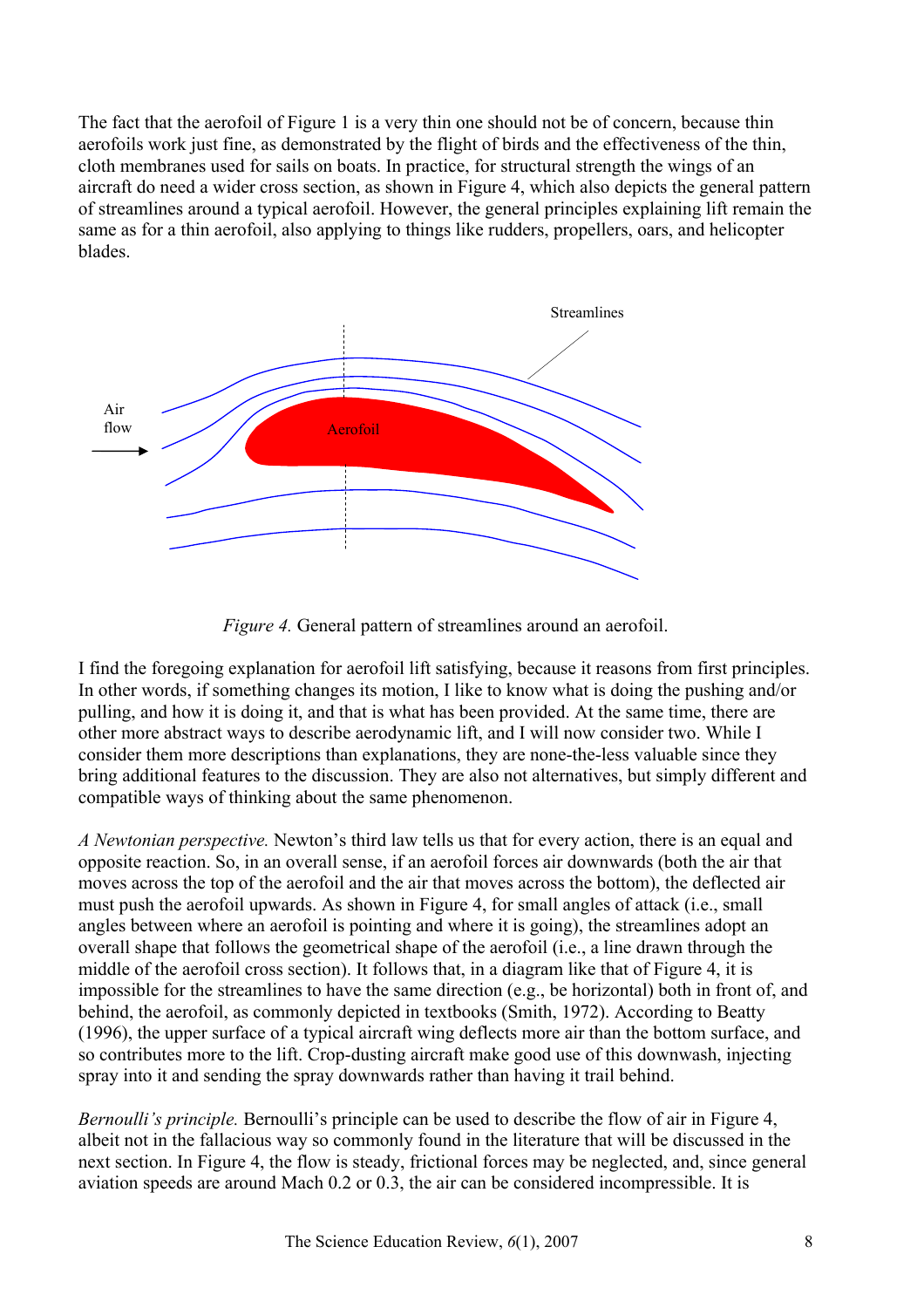somewhat interesting that, while friction forces are negligible (from the point of view of Bernoulli's principle being applicable to the flow of practically all of the air, since the boundary layer of air--the layer between the aerofoil surface and the air flowing like an ideal fluid, to which Bernoulli's principle will not apply--is relatively very thin and negligible), without them the air moving over the top of the aerofoil would not be deflected downwards and hence not contribute to lift.

The static pressure of the air to the left of the diagram in Figure 4 is atmospheric pressure. As we follow the streamlines from left to right, we notice that the lines above the aerofoil become more closely spaced, indicating (as we have noted previously) lower static pressure and higher air speed. Conversely, the streamlines under the aerofoil separate somewhat, indicating increased static pressure and lower air speed. This pressure difference above and below the aerofoil produces lift and, as confirmed by wind tunnel photographs that use pulses of smoke in the airstreams (Beatty, n.d.; Weltner & Ingelman-Sundberg, 1999b), air actually takes less time to move across the top of an aerofoil (i.e., from the leading edge to the trailing edge) than to move across the bottom of it.

There is another way to think about Bernoulli's principle applying to the flow of air in Figure 4. As we follow the streamlines across the top of the aerofoil, we notice that they bend downwards. What could be causing such a deflection? We have seen previously how a pressure gradient will cause a fluid to either speed up or slow down, but a pressure gradient (just like a net force) can also cause something to change direction. The reason that each streamline above the aerofoil curves downward is that the static pressure above each streamline is greater than the pressure below it. Well above the aerofoil, the pressure is atmospheric pressure. So, as we move from this region towards the top surface of the aerofoil along the dotted line shown in Figure 4, the static pressure must be continually decreasing. The static pressure of the air at the top surface of the aerofoil must therefore be less than atmospheric pressure. If we now follow a streamline across the top of the aerofoil, we see that it begins, on the left of Figure 4, in a region where the static pressure is atmospheric pressure and moves into a region of lower static pressure. According to Bernoulli's principle, the air must speed up. A similar analysis can be performed for the streamlines under the aerofoil, which bend downwards. Well below the aerofoil, the static pressure will be atmospheric pressure and, as we move along the dotted line towards the bottom surface of the aerofoil, the static pressure must increase. Air moving under the aerofoil will therefore move from a region of atmospheric pressure to a region of higher static pressure and, according to Bernoulli's principle, must slow down. So, just as in the previous paragraph, the speed of the air above the aerofoil is greater than the speed below.

While Bernoulli's principle is at work in Figure 4, it is operating more in a secondary sense than in the sense of providing an explanation for aerodynamic lift from first principles. The analysis in the previous paragraph can also be applied to the earlier cases of Figure 1 involving curved paper and a plastic soft drink bottle, but I chose not to do so earlier in an attempt to avoid unnecessary complication at that time.

*Some fallacies.* We are now in a position to appreciate how Bernoulli' principle has been so inappropriately used, in much of the literature, in relation to aerofoils. According to Weltner and Ingelman-Sundberg (1999b), the origin of the classic incorrect explanation can be traced to a 1921 report by Prandtl. If Bernoulli's principle was to account for aerodynamic lift, a reason had to be found for why the upper surface of an aerofoil experiences reduced pressure. What was needed, then, was a cause for increased air speed above an aerofoil, because Bernoulli's principle equates higher fluid speed with lower static pressure. So, the classic explanation goes something like this: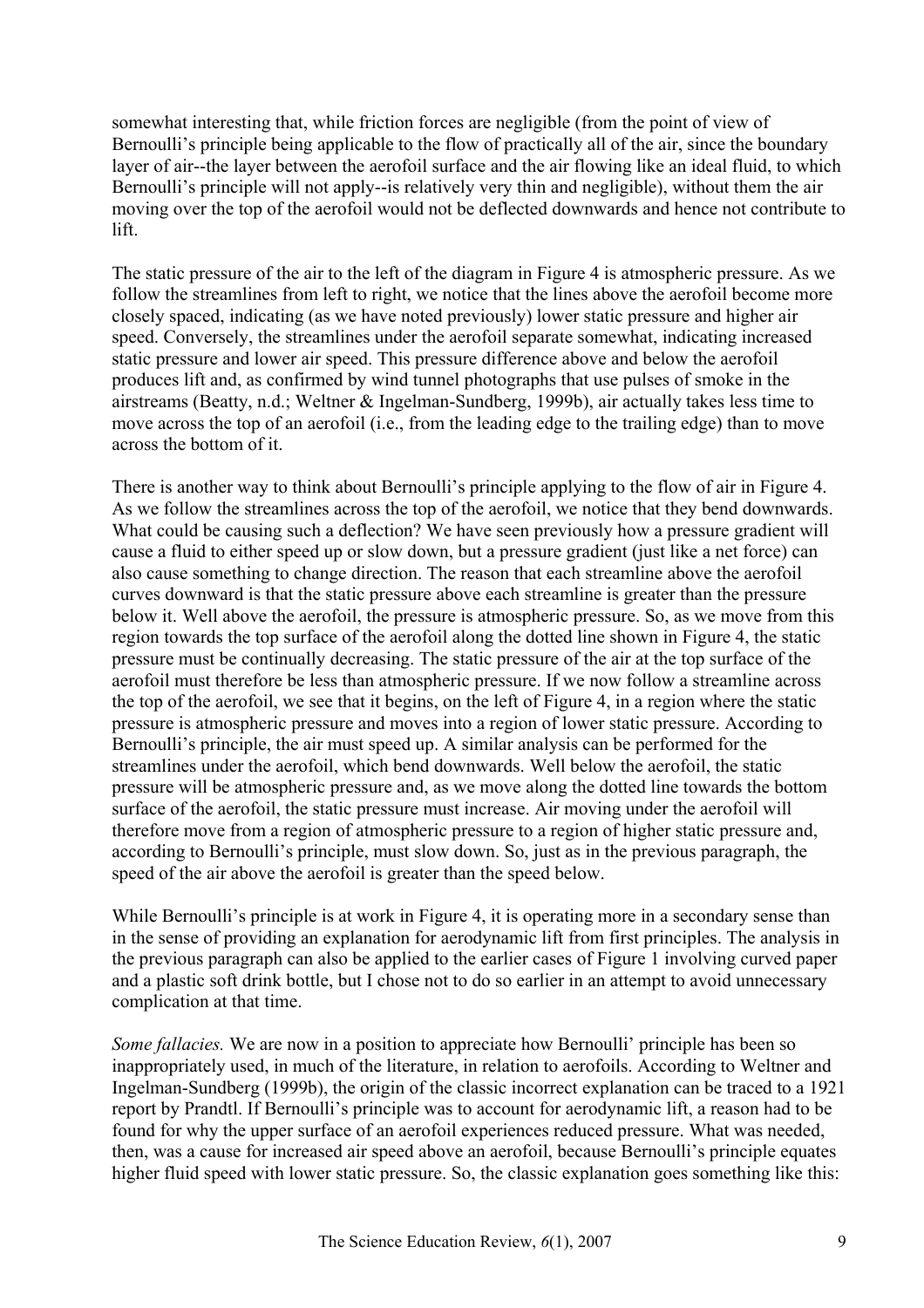Because of continuity of flow, two small, adjacent parcels of air that begin at the leading edge of an aerofoil and move to the back of it, one across the top surface of the aerofoil and the other across the bottom surface, must arrive at the trailing edge at the same instant in time. Because the aerofoil is curved upwards, the parcel of air moving across the top surface has a greater distance to travel and therefore must travel faster.

This explanation is attractive because it is simple, quick, and predicts correctly. However, it is also an example of how two wrongs can make a right, and is as satisfying as simplifying 16/64 by cancelling the 6 in the numerator and denominator and arriving at the correct answer;  $\frac{1}{4}$  ("Did you Know?" 2005).

*Fallacy 1*: *Air takes the same time to move across the top of an aerofoil as across the bottom.* While using terms like "continuity of flow" to support this notion might sound authoritative, there is no reason for why it should be the case. Continuity of flow (e.g., the notion that, in a tube of varying cross-sectional area, the same volume of fluid must move through any crosssection per unit time) is a recognized scientific principle, but applies as used earlier in this paper to situations like that in Figure 3 rather than to flow around an aerofoil. Besides, as mentioned previously, wind tunnel experiments show clearly that a parcel of air that moves across the top of an aerofoil arrives at the trailing edge before an initially adjacent parcel of air that moves across the bottom.

*Fallacy 2*: *The distance across the top of an aerofoil must be greater than the distance across the bottom.* Or, *an aerofoil must be curved on top and flat underneath* Aerofoils need to provide lift, and can take a variety of shapes. Many have no path length difference between top and bottom surfaces, as in aerofoils that are thin and curved, or cambered (i.e., curved) top and bottom) and symmetrical; even thin, cambered, and symmetrical. Examples include early aircraft, kites, hang gliders, sails, aerobatic aircraft, and rubber-powered balsa gliders. Some aerofoils that do have a path difference can fly upside down. The NASA "supercritical" wing designs are flat on top and more curved underneath (Beatty, 1996). Even a flat "barn door" will fly although, because the air cannot flow smoothly over the top surface (because the point at the top is too sharp), it separates from the surface and, due to entrainment, produces a region of turbulent, reduced-pressure air behind the wing that reduces lift and increases drag. Indeed, given an appropriate angle of attack, any shape that causes streamlines to curve downwards can generate lift. The typical aerofoil shape shown in Figure 4 just happens to be very effective at doing this, at the same time changing the speed of the air (i.e., the air flow above the aerofoil is faster than below it).

*Stall and house roofs.* While a higher angle of attack will deflect an airstream more and hence produce greater lift, too high an angle and the flowing air will separate from the aerofoils of an aircraft, similar to the barn-door behaviour mentioned in the previous paragraph. The aircraft can suddenly lose sufficient lift and begin to fall, and is said to have stalled (Nave, n.d.). This term should not be interpreted to mean that the engine has stopped working, nor that the aircraft is not still moving forward, and pilots are trained to correct stall. Rather than creating lift, designing wing shapes for aircraft is more about avoiding stall. For a similar reason, skilled sailors need to keep the airflow across a sail smooth to avoid separated flow, turbulence, and drag.

This consideration of separated flow can be applied to wind blowing across a peaked house roof, as depicted in Figure 5. The turbulent, lower-pressure region behind the peak allows the air inside the house (which is at a higher pressure; atmospheric pressure) to cause a net force upwards on this part of the roof behind the peak. To guard against losing the roof, one might reduce the flow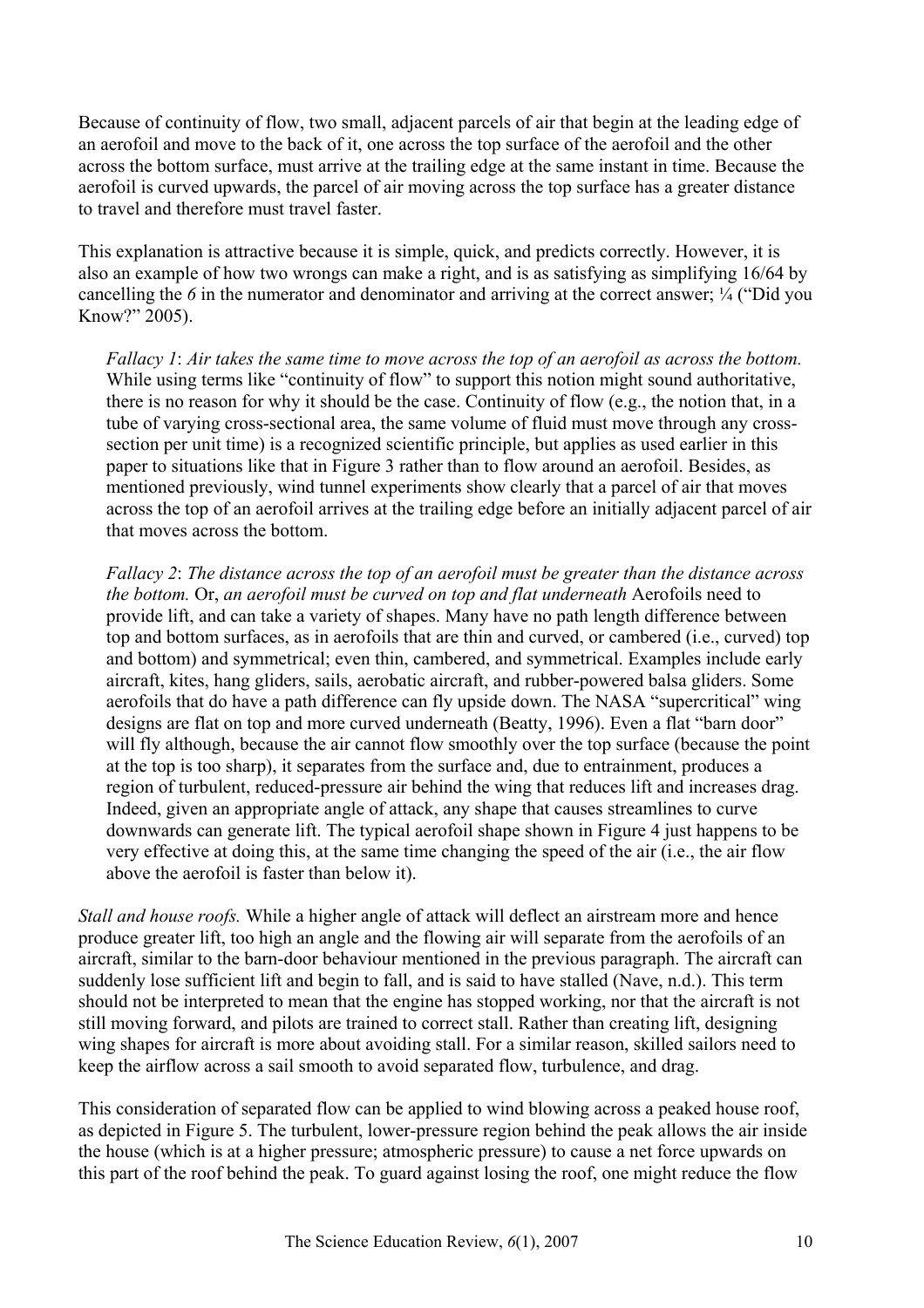of air over the roof by opening front and back doors and/or windows, although there will need to be a trade-off with the amount of damage the wind through the house might cause. However, this is an extremely cursory and limited discussion of the effect of wind on a roof because, for example, in practice the presence of eves and overhangs can actually result in greater lift being experienced by the windward side of a roof than the leeward side (Rowe, 2003).



*Figure 5.* Wind blowing across a house roof.

*Complexities.* The behaviour of real aircraft wings in three dimensions, which actually produce a vortex downward wash, is complicated, and we have no simple mathematical solutions to explain flow attachment and turbulence. There is still much to learn about aerodynamics, and the concepts involved continue to be argued. Heisenberg (1901-1976), the celebrated German physicist and Nobel laureate, was supposedly hoping to ask God how turbulence works after he died.

#### *Conclusions and Recommendations*

Bernoulli's principle has been, and continues to be, misunderstood and misused. Why is this the case, and why have incorrect Bernoulli explanations survived for so long in the literature? I offer the following possible reasons:

- Simplified Bernoulli explanations are quick, sound logical, and make correct predictions. As Brusca (1986b) said with a sense of satisfaction, the prediction is "in complete agreement with what happens in practice" (p. 15). This would be fabulous if it wasn't for the fact that these explanations are also wrong!
- Statements like "as the speed of a moving fluid increases, the pressure within the fluid decreases" facilitate a misunderstanding of Bernoulli's principle and, when used in a sweeping sense and therefore out of context, are wrong.
- Viscosity, entrainment, and the Coanda effect are not to be found in lower-level literature, despite the fact that such literature deals with phenomena that rely on these concepts.
- There appears to be a desire to have a single, best explanation for an observed behaviour when in fact a combination of factors may be "at play."

There is a need to introduce the ideas of viscosity and entrainment at primary and middle school levels, and to use these ideas to explain the numerous everyday phenomena that are based upon them, including aerofoil lift, and a teacher without a more advanced scientific background might achieve this by reading selected sections only of this article. Henri Coanda's work has been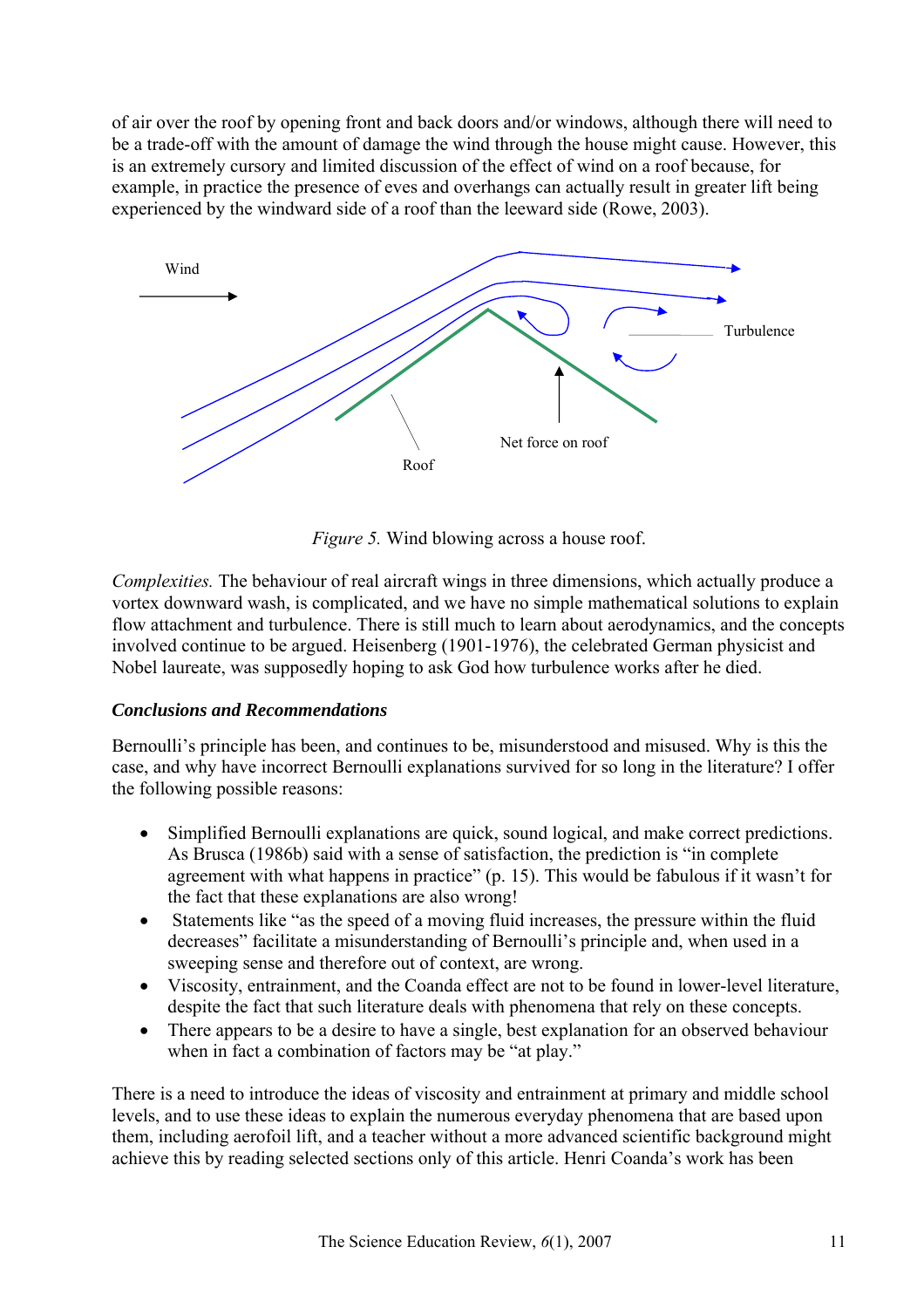marginalized, and it is a shame that for far too long it has found a place in advanced literature only instead of being included in school textbooks and the general literature.

While a derivation of Bernoulli's principle is not appropriate at primary and middle school levels, might Bernoulli-based phenomena still be discussed with younger students? I think this is possible, although it would be necessary to ask students to accept, without understanding, something along the lines of: "When air is squeezed through a space, it doesn't push as hard sideways." While this approach is in accord with Bruner's view that "anything can be taught to anyone at any stage, in an intellectually honest way" (Y. Hadzigeorgiou, personal communication, May 7, 2007), it also represents teaching for shallow understanding and, as such, will undoubtedly appeal to some less than others. For this reason, I purposely used the term *discussed*, rather than *taught*, in the question at the beginning of this paragraph.

Finally, when Bernoulli's principle is derived at a higher level, the conclusion needs to avoid statements like "as the speed of a moving fluid increases, the pressure within the fluid decreases," because this conveys the misconception that a change in speed causes a change in static pressure. Rather, the reverse form should be used, as in: "A difference in static pressure will cause a fluid to accelerate"

#### *The Curve Ball: A Reader Exercise*

Another everyday phenomenon involving moving air is the observation that a spinning ball will follow a curved path as it moves through air, a behaviour that is exploited in a variety of ball games. Rather than explaining this effect here, I wish to leave this task as an exercise in critical reading for the interested reader. By performing a web search on relevant keywords, reading selected documents that are found, and analysing them using the thinking developed in this article, you should arrive at a satisfactory explanation for a curving ball. I will be disappointed if you are now deceived by explanations based on Bernoulli's principle, as in Brusca (1986b). Also, you will find that frictional effects are critical, because a perfectly smooth ball cannot be made to curve.

#### *Acknowledgements*

The author wishes to thank Colin Gauld and Harry Keller for their stimulating discussions during especially the early stage of development of this article.

#### *References*

Babinsky, H. (2003). How do wings work? *Physics Education*, *38*, 497-503.

Bartlett, A. A. (1996). The curious case of the well-behaved shower curtain. *The Physics Teacher*, *34*, 444.

Bauman, R. P., & Schwaneberg, R. (1994). Interpretation of Bernoulli's Equation. *The Physics Teacher*, *32*, 478-488. Beatty, W. (n.d.) *Airfoil diagrams*. Retrieved April 25, 2007, from [http://www.amasci.com/wing/airgif2.html .](http://www.amasci.com/wing/airgif2.html) 

Beatty, W. (1996). *Airfoil lifting force misconception widespread in K-6 textbooks*. Retrieved April 25, 2007, from

[http://www.amasci.com/wing/airfoil.html .](http://www.amasci.com/wing/airfoil.html) 

Bernoulli station. (1989). *The Physics Teacher*, *27*, 308-310.

- Brusca, S. (1986a). Bernoulli effect (S. Brusca replies). *Physics Education*, *21*, 262-263.
- Brusca, S. (1986b). Buttressing Bernoulli. *Physics Education*, *21*, 14-18.
- Brusca, S. (1987). Bernoulli bunkum (S. Brusca replies). *Physics Education*, *22*, 9-11.
- Denker, J. (2005a). *Airfoils and airflow*. Retrieved April 26, 2007, from [http://www.av8n.com/how/htm/airfoils.html .](http://www.av8n.com/how/htm/airfoils.html)

Denker, J. (2005b). *Stalls and spins*[. Retrieved April 26, 2007, from http://www.av8n.com/how/htm/spins.html#sec](http://www.av8n.com/how/htm/spins.html#sec-teaspoon-The)teaspoon-effect .

Did you know? (2005). *The Science Education Review*, *4*, 1.

Field, S. O. (n.d.). *Chapter 6: Aerodynamics*. Retrieved May 3, 2007, from [http://sci](http://sci-toys.com/scitoys/scitoys/aero/aero.html)[toys.com/scitoys/scitoys/aero/aero.html .](http://sci-toys.com/scitoys/scitoys/aero/aero.html) 

Holmes, B. W. (1996). My teacher is a blowhard. *The Physics Teacher*, *34*, 362.